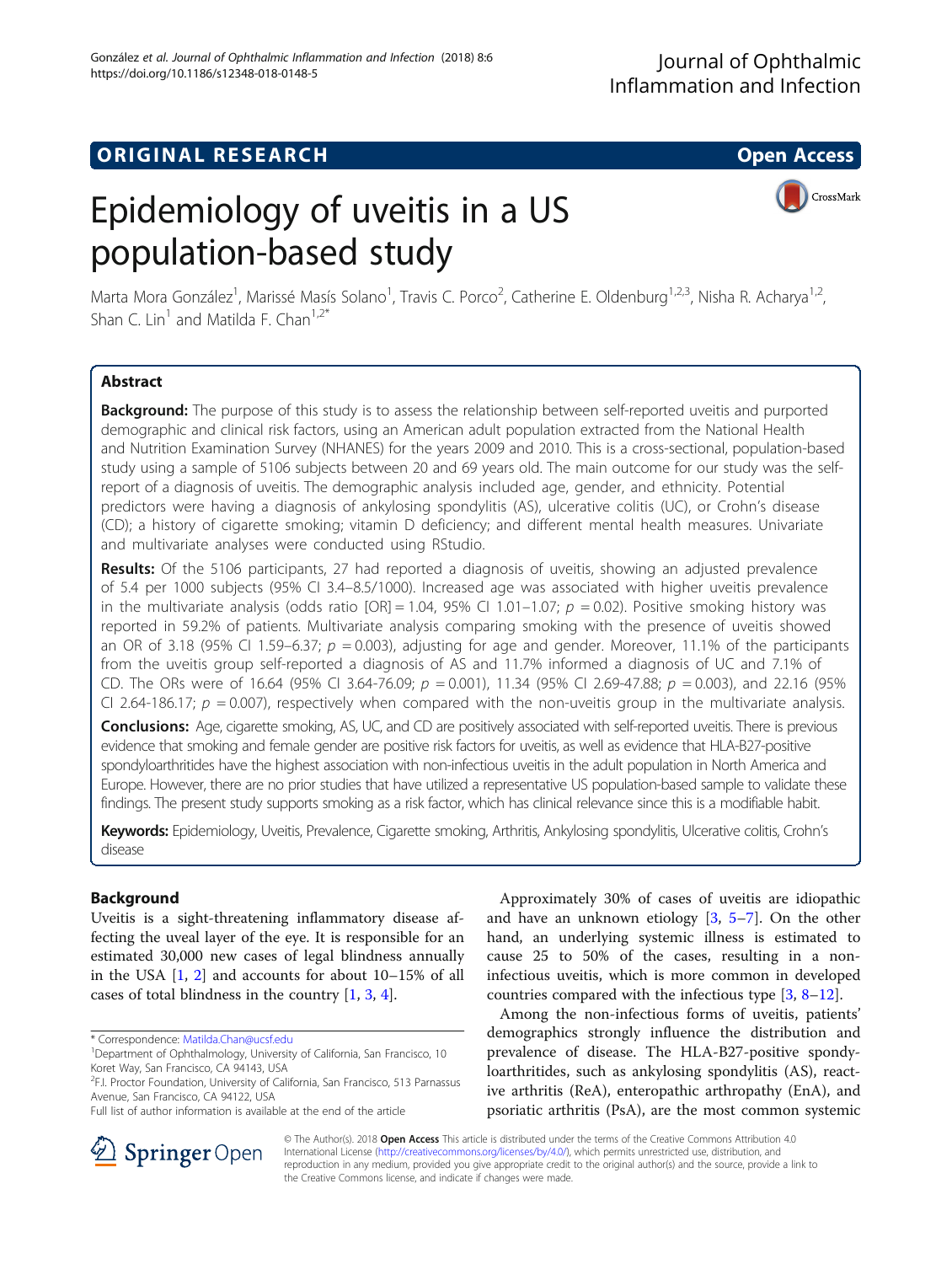immune disorders associated with anterior uveitis in the adult population in North America and Europe [[5,](#page-6-0) [13](#page-6-0)– [15\]](#page-6-0). Other disorders known to be associated with uveitis are Behçet's disease, sarcoidosis, systemic lupus erythematosus, and multiple sclerosis [[5,](#page-6-0) [16\]](#page-6-0).

Risk factors for the development of uveitis have been previously reported. It is well established that there is a higher incidence in women compared with men [[17](#page-6-0)] and that the risk increases with older age [[17,](#page-6-0) [18](#page-6-0)], although the later has not been uniformly supported by studies [\[1,](#page-6-0) [10,](#page-6-0) [14,](#page-6-0) [18](#page-6-0)–[23](#page-6-0)]. Smoking has also been recently reported to be positively associated with the development of uveitis [[24](#page-6-0), [25\]](#page-6-0), as well as being a risk factor for active disease [\[26\]](#page-6-0). A positive correlation has also been observed between vitamin D deficiency and non-infectious uveitis [\[27](#page-6-0), [28\]](#page-6-0).

The National Health and Nutrition Examination Survey (NHANES) is a program of studies designed to assess the health and nutritional status of adults and children in the USA that has been validated and widely used for different disease analyses [\[29,](#page-6-0) [30](#page-6-0)]. In ophthalmology, NHANES has provided epidemiological data on macular degeneration, glaucoma, and refractive errors [[31](#page-6-0)–[34\]](#page-6-0).

Previous studies have assessed the epidemiology of uveitis in the USA. One of them was based on insurance companies' information and focused on non-infectious uveitis, and the other one included only a population sample from a specific area in California [[12](#page-6-0), [18\]](#page-6-0). The significant advantages of a NHANES-based study are the use of the survey data to produce representative results of the entire US population and the ability to examine potential demographic and clinical risk factors for uveitis at a nationwide level.

The purpose of our present study is to determine the association between self-reported uveitis in an adult American population and potential demographic and clinical risk factors, as well as the prevalence of the disease in the USA, using a nationwide database.

# Results

From the 5106 interviewed US residents, 27 selfreported a diagnosis of uveitis, indicating a prevalence of the disease of 5.4/1000 (95% CI 3.4–8.5/1000) in our adult American population within an age range of 20 to 69 years old. Out of the subjects with self-reported uveitis ( $n = 27$ ), 19 (70%) reported having received treatment. The demographic characteristics of the uveitis group compared with the non-uveitis group can be found in Table [1](#page-3-0). The results of the multivariate analysis are shown in Table [2](#page-4-0).

Of the 27 participants with uveitis, 63% were female and 37% were male, compared with 51.5% of females in the non-uveitis group. The OR for female sex using multivariate analysis was of 2.07 (95% CI 0.79–5.44;  $p$ 

= 0.1). The mean age for the uveitis population was of  $53 \pm 13$  years and  $44 \pm 14$  years for the non-uveitis one. This difference showed an OR in years of age of 1.04 (95% CI 1.01–1.07;  $p = 0.02$ ) by multivariate analysis, indicating higher odds of uveitis with greater age.

The ethnic distribution included 8 Hispanics (29.6%), 10 Caucasians (37%), 6 African Americans (22.2%), and 3 Others (11.1%) in the uveitis group. No significant association was found for any specific subgroup neither in the univariate nor in the multivariate analysis when compared with the non-uveitis group.

With regard to the presence of different spondyloarthropathies, 3 patients (11.1%) from the uveitis group self-reported a diagnosis of AS, in comparison with 26 (0.5%) from the non-uveitis group. In both the univariate and multivariate analyses, we found that the presence of a diagnosis of AS in the uveitis group was statistically significant ( $p \leq 0.001$ ), with an OR of 16.64 (95% CI 3.64–76.09) using multivariate analysis. Equally significant was the presence of UC and CD among the participants with uveitis, with 3 (11.7%) and 2 (7.1%) reporting each diagnosis, respectively. The OR of the multivariate analysis was 11.34 (95% CI 2.69–47.88;  $p = 0.003$ ) for UC and 22.16 (95% CI 2.64–186.17;  $p = 0.007$ ) for CD.

Sixteen (59.2%) out of the 27 uveitis participants reported having smoked at least 100 cigarettes in their lifetime, compared with 2292 (44.9%) from the non-uveitis group. The multivariate analysis for a positive smoking history in the uveitis group, adjusting for age and sex, showed an OR of 3.18 (95% CI 1.59–6.37;  $p = 0.003$ ), using non-smokers as the comparator. Of the 16 participants with a positive smoking history from the uveitis group, 6 (37.5%) were current smokers and 10 (62.5%) former smokers, leaving just 11 (40.7%) never smokers. In the non-uveitis group, those numbers were 1266 (24.8%) for the current smokers, 1026 (20.1%) for the former smokers, and 2814 (55.1%) for the never smokers. Multivariate analysis of smoking status in the uveitis group demonstrated that former smokers had higher odds of uveitis than current smokers when compared with non-smokers, with an OR of 4.26 (95% CI 2.19–8.26; p  $<$  0.001) and 1.97 (95% CI 0.59–6.52;  $p = 0.25$ ), respectively.

Subanalyses for mental health and stress values did not show any statistically significant result, with 48.2% of the participants with diagnosed uveitis reporting poor mental health for at least 1 day during the past 30 days  $(p = 0.5)$  and 77.8% reporting anxiety or worriedness for at least 1 day during the past 30 days ( $p = 0.3$ ). Likewise, educational level and annual household income were not found to have any association with a diagnosis of uveitis, with  $p$  values of 0.2 and 0.4, respectively.

Vitamin D levels (25-dehydroxyvitamin D2 + D3) were measured in serum samples, and 25 out of the 27 patients with uveitis had the laboratory test performed. None of the 25 patients were found to have values indicative of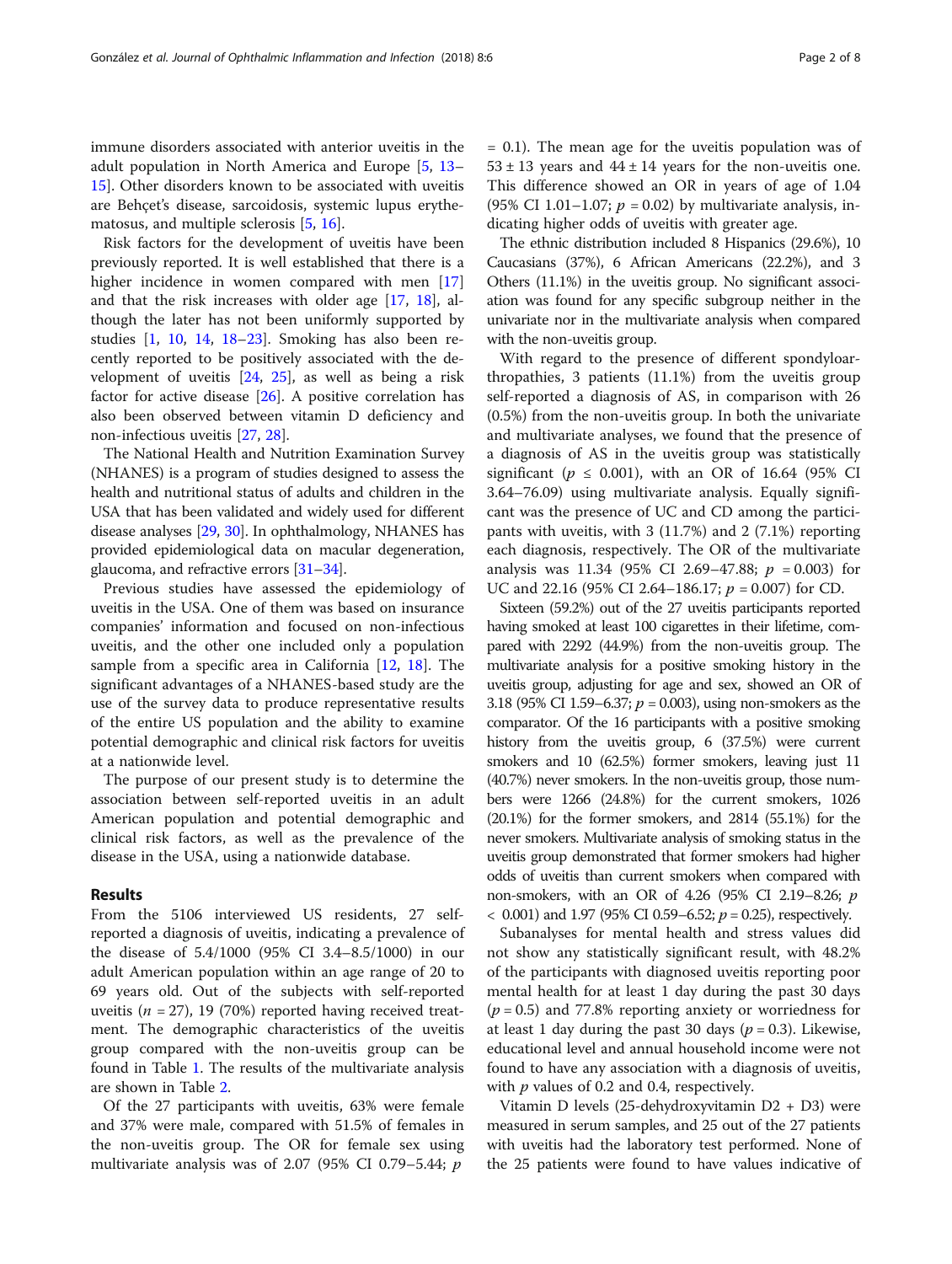# **Discussion**

In our US population-based study using the NHANES database, we found that AS, cigarette smoking, and higher age were positively associated to self-reported uveitis. Its main strengths include the wide diversity of the database in terms of geographic characteristics and socioeconomic status and its representation of the national noninstitutionalized population, making it the first nationwide study in the country comparing the presence of self-reported uveitis with different demographic and clinical factors.

For our analysis, we looked at known risk factors for the development of uveitis, such as, UC, and CD. It has been previously reported that HLA-B27-positive spondyloarthritides have the highest association with noninfectious uveitis in the adult population in North America and Europe  $[5, 13-15]$  $[5, 13-15]$  $[5, 13-15]$  $[5, 13-15]$  $[5, 13-15]$  $[5, 13-15]$ . In our study, we found a statistically significant predominance of all three diagnoses in the uveitis group compared with the non-uveitis group, which supports the results from the previous literature.

Given that all analyses on our population-based study accounted for the multi-stage nature of NHANES, these results are nationally representative, and thus, we can extrapolate them in order to obtain an estimate of the actual prevalence of the disease in the country, which is of 5.4 per 1000 residents (95% CI 3.4–8.5/1000). This number differs from previous epidemiologic studies carried out by Thorne et al. [\[12\]](#page-6-0) and Gritz and Wong [\[18](#page-6-0)], who reported an overall prevalence of 121 cases per 100,000 adults (95% CI 117.5–124.3) in the USA and 115.3 per 100,000 persons in Northern California, respectively. If we would only consider the patients from our database who reported having received treatment for uveitis ( $n = 19$ ) as a way of confirming their diagnoses, the prevalence estimate in our population would still be higher than those previously mentioned (3.4/1000 persons; 95% CI 2.3–5.1/1000). A possible explanation could be that our study is not limited to a specific type of uveitis, as it is the one from Thorne et al., which mainly looked at the prevalence of noninfectious uveitis, and that it is based on the national population, as opposed to Gritz and Wong's study, which may give more regional results based on Northern California population, and Thorne et al., who only studied privately insured patients, excluding an important part of society. Also, those two studies calculated the prevalence of the disease during a 1-year period, while we measured the lifetime prevalence of the participants, so age may be playing a role in this prevalence estimate as a risk factor for the disease.

Prior studies have shown that ocular inflammatory disorders have a higher incidence in women compared with men, particularly in women of childbearing age, and that this gender difference increases with increasing age [\[17](#page-6-0)]. Sex hormones and the presence of an extra X chromosome in women are thought to play important roles in the development of these immune-mediated diseases [[17,](#page-6-0) [35,](#page-6-0) [36\]](#page-6-0). While this gender difference has been found in studies performed in several developed countries [\[5](#page-6-0), [6\]](#page-6-0), a reverse gender predilection has been noted in developing countries, such as India or Turkey, where a male predominance was found  $[14, 15, 19-21]$  $[14, 15, 19-21]$  $[14, 15, 19-21]$  $[14, 15, 19-21]$  $[14, 15, 19-21]$  $[14, 15, 19-21]$  $[14, 15, 19-21]$  $[14, 15, 19-21]$  $[14, 15, 19-21]$ . In our study which examined residents in the USA, a slight female predominance was found, although it was not statistically significant.

As previously mentioned, a positive association between age and the development of uveitis was found in our analysis, where the greater the age, the higher the odds of suffering from uveitis. This finding supports results obtained in the Pacific Ocular Inflammation Study carried out in a Hawaiian population and Gritz and Wong's Northern California Epidemiology of Uveitis Study [[1,](#page-6-0) [18\]](#page-6-0). Several other studies have reported the highest incidence of uveitis in persons between the ages of 20 and 40 years [\[10](#page-6-0), [14](#page-6-0), [19](#page-6-0)–[23](#page-6-0)]. This differs from our results, which showed a higher mean age of  $53 \pm 13$  years old, with most of the patients concentrated between the ages of 40 to 60 years. However, our population participated in a survey that asked "Have you ever been diagnosed with uveitis?", which may be the reason for this discordance, since the older the participants, the higher the chance for them to have had uveitis in the past. The age of diagnosis was not an available variable on the dataset. Although age has been a risk factor that has not been unanimously related with uveitis, our study adds evidence of age being a related risk factor in a largescale population-based study.

Our analysis of ethnicity did not reveal any specific ethnic group predominance, which may be partly due to the small sample size or a true lack of correlation. Our results contrast with other studies that have shown slight group differences, including the Pacific Ocular Inflammation Study which found a higher incidence of uveitis in the white population when compared with Asians and Pacific Islanders [[1\]](#page-6-0). Furthermore, Nguyen et al. reported a higher incidence of uveitis in African American patients with inflammatory bowel disease in comparison with Caucasian patients [\[37](#page-6-0)].

A link between vitamin D deficiency status and uveitis has also been previously reported. A study done in China in 2010 looking at patients with Vogt–Koyanagi– Harada (VKH) disease described a possible association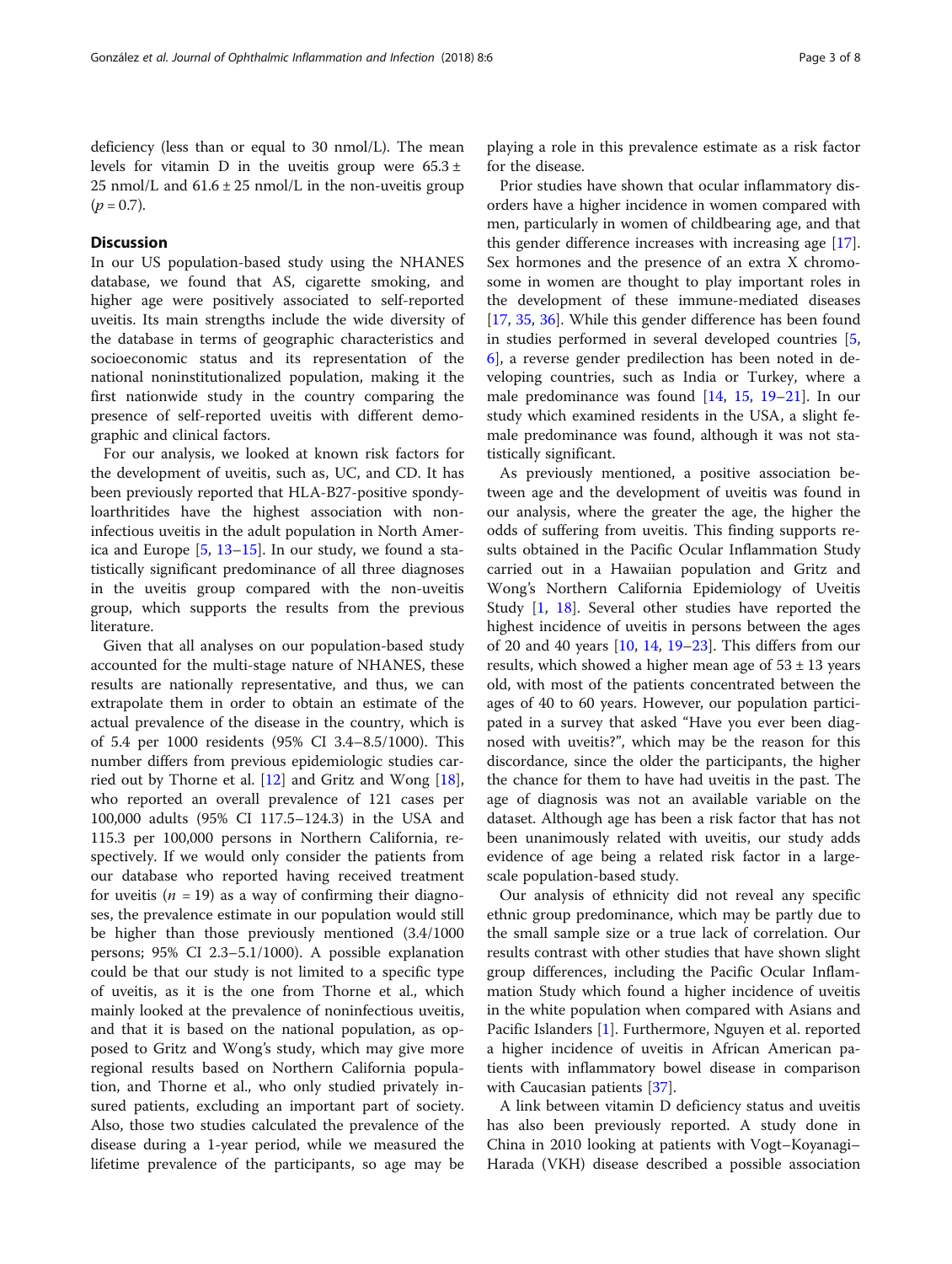| Characteristic                              | No self-reported uveitis<br>$(n = 5106)$ | Self-reported uveitis<br>$(n = 27)$ | $p$ value <sup>a</sup> |
|---------------------------------------------|------------------------------------------|-------------------------------------|------------------------|
| Age mean (years) $\pm$ standard deviation   | $44 \pm 14$                              | $53 \pm 13$                         | $< 0.001*$             |
| Female sex $(n \, (%)$                      | 2630 (51.5)                              | 17 (63.0)                           | 0.2                    |
| Ethnicity (n (%))                           |                                          |                                     |                        |
| Mexican                                     | 1031 (20.2)                              | 2(7.4)                              | 0.1                    |
| Other Hispanic                              | 572 (11.2)                               | 6(22.2)                             |                        |
| Non-Hispanic white                          | 2247 (44.0)                              | 10(37.1)                            |                        |
| Non-Hispanic black                          | 960 (18.8)                               | 6(22.2)                             |                        |
| Others                                      | 296 (5.8)                                | 3(11.1)                             |                        |
| Spondyloarthropathies (n (%))               |                                          |                                     |                        |
| Ankylosing spondylitis                      | 26(0.5)                                  | 3(11.1)                             | $< 0.001*$             |
| Enteropathic arthritis (UC)                 | 46 (0.9)                                 | 3(11.7)                             | $0.002***$             |
| Enteropathic arthritis (CD)                 | 15(0.3)                                  | 2(7.1)                              | $0.002***$             |
| Smoking status (n (%))                      |                                          |                                     |                        |
| Current smoker                              | 1266 (24.8)                              | 6(22.2)                             | 0.1                    |
| Former smoker                               | 1026 (20.1)                              | 10 (37.0)                           |                        |
| Never smoker                                | 2814 (55.1)                              | 11(40.7)                            |                        |
| Current health status (n (%))               |                                          |                                     |                        |
| Mental health not good past 30 daysb        | 2798 (54.8)                              | 13 (48.2)                           | 0.5                    |
| Felt anxious past 30 days <sup>c</sup>      | 3533 (69.2)                              | 21 (77.8)                           | 0.3                    |
| Educational level (n (%))                   |                                          |                                     |                        |
| Less than 9th grade                         | 463 (10.3)                               | 1(4.5)                              | 0.2                    |
| 9th grade to less than high school graduate | 687 (15.3)                               | 4(18.2)                             |                        |
| High school graduate or GED equivalent      | 1044 (23.2)                              | 4(18.2)                             |                        |
| Some college                                | 1335 (29.6)                              | 4(18.2)                             |                        |
| College graduate and beyond                 | 973 (21.6)                               | 9(40.9)                             |                        |
| Annual house income (n (%))                 |                                          |                                     |                        |
| < US\$20,000/year                           | 958 (21.3)                               | 2(9.1)                              | 0.4                    |
| US\$20,000-44,999/year                      | 1422 (31.6)                              | 10 (45.5)                           |                        |
| US\$45,000-74,999/year                      | 893 (19.8)                               | 5(22.7)                             |                        |
| $\geq$ US\$75,000/year                      | 1229 (27.3)                              | 5(22.7)                             |                        |

# <span id="page-3-0"></span>Table 1 Demographic and clinical characteristics of the population

<sup>a</sup>All p values are unadjusted. p values were calculated using the Wald test for continuous variables and the design-adjusted Rao–Scott–Pearson  $\chi^2$  test for categorical variables

b<br>Por how many days during the past 30 days was your mental health not good (which includes stress, depression, and problems with emotions)? c During the past 30 days, for about how many days have you felt worried, tense, or anxious? (Any number of days reported in these two questions was

considered to be a positive finding)

\*Significant at the 0.001 probability level

\*\*Significant at the 0.01 probability level

between VKH and vitamin D deficiency [\[28](#page-6-0)]. A more recent study carried out in the Massachusetts Eye and Ear Infirmary determined that there is a correlation between vitamin D deficiency and non-infectious uveitis [[27\]](#page-6-0). All patients in our study population had normal levels of vitamin D in serum samples, which differs from the results of these two previous studies.

Our present study also demonstrates that a positive history of cigarette smoking is associated with higher odds of a uveitis diagnosis. This higher rate of uveitis

was obtained through the former smokers' group, leading us to theorize that patients stopped smoking when they were diagnosed with the disease due to their doctor's recommendation. This association between uveitis and tobacco smoking supports the results obtained by Lin et al., who concluded that cigarette smoking is a risk factor for all anatomic types of uveitis as well as infectious uveitis, and Yuen et al., who found that cigarette smoking had a strong association mainly with noninfectious uveitis [\[24](#page-6-0), [25](#page-6-0)]. It has also been found that tobacco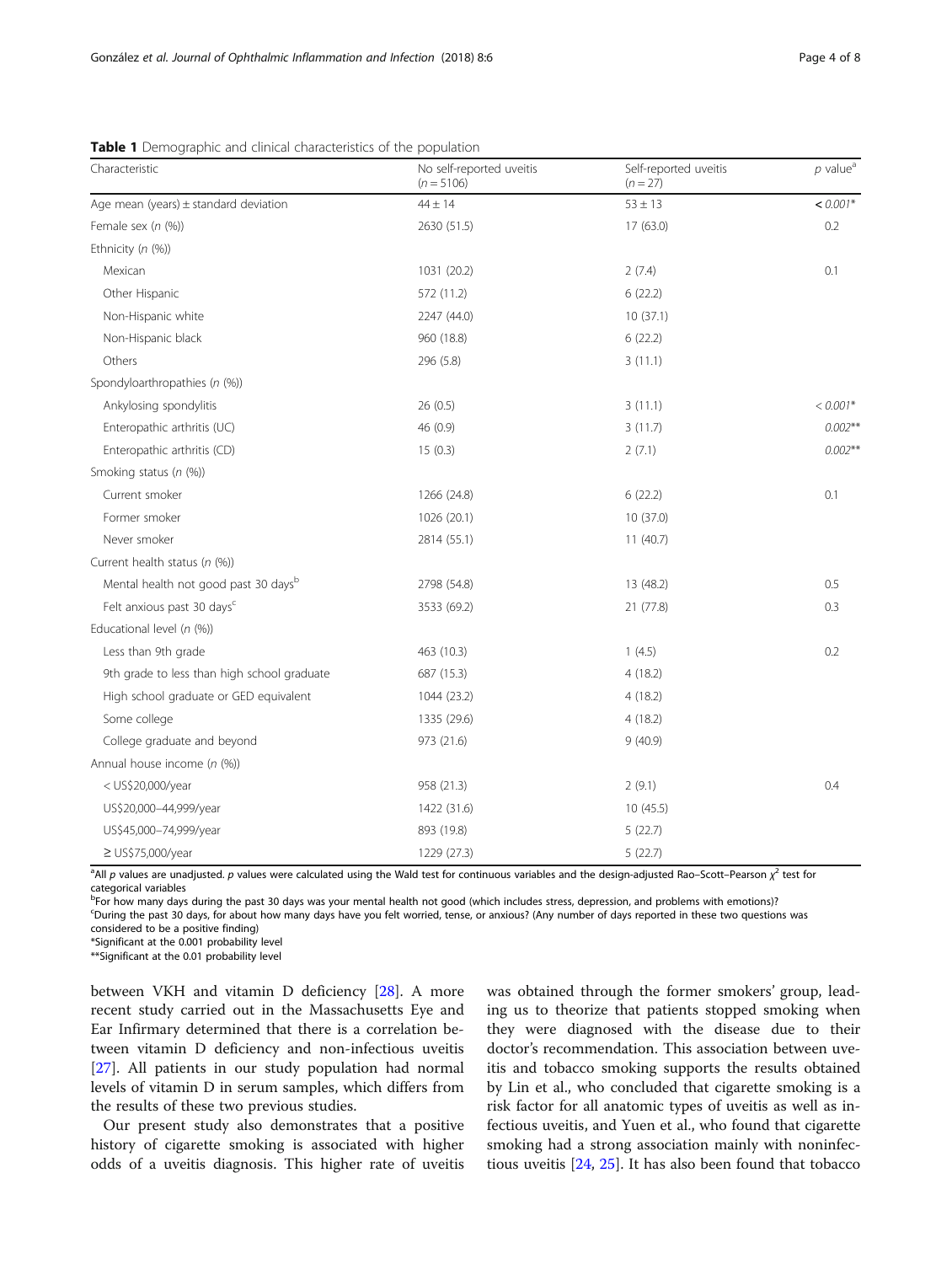<span id="page-4-0"></span>González et al. Journal of Ophthalmic Inflammation and Infection (2018) 8:6 Page 5 of 8

Table 2 Multivariate analysis of self-reported uveitis in the arthritis population

| Variable               | OR 95% CI           | p value    |
|------------------------|---------------------|------------|
| Age                    | $1.04(1.01 - 1.07)$ | 0.02       |
| Female sex             | 2.07 (0.79-5.44)    | 0.13       |
| Ethnicity <sup>d</sup> | 1.92 (0.69-5.33)    | 0.20       |
| Fver smoker            | 3.18 (1.59-6.37)    | $0.003***$ |
| Never smoker           | 1.00                |            |
| Former smoker          | 4.26 (2.19–8.26)    | $< 0.001*$ |
| Current smoker         | 1.97 (0.59–6.52)    | 0.25       |
| Ankylosing spondylitis | 16.64 (3.64-76.09)  | $0.001*$   |
| Ulcerative colitis     | 11.34 (2.69–47.88)  | $0.003***$ |
| Crohn's disease        | 22.16 (2.64-186.17) | $0.007**$  |
| Mental health          | $1.02(0.96 - 1.07)$ | 0.55       |
| Anxiety                | 1.04 (0.99-1.09)    | 0.12       |

Multivariate variable is corrected for age and gender

<sup>a</sup>Reference group for ethnicity: non-Hispanic whites

\*Significant at the 0.001 probability level

\*\*Significant at the 0.01 probability level

smokers have a higher risk for active disease, the need for higher doses of steroids in order to control their uveitis, an earlier development of the disease, higher incidence of bilateral ocular inflammation, higher odds of disease recurrence, and higher rates of cystoid macular edema as a complication [\[26,](#page-6-0) [38](#page-6-0), [39](#page-6-0)]. This positive association between tobacco smoking and uveitis, however, may not apply to all forms of uveitis because tobacco smoking does not have any negative ocular effects in patients with Behçet's disease [[40\]](#page-6-0).

Cigarette smoking is the leading preventable cause of death in the USA [\[41\]](#page-6-0). It causes more than 480,000 deaths each year in the USA and accounts for nearly one in five deaths [\[41](#page-6-0)–[43](#page-6-0)]. Chronic exposure to tobacco smoke or nicotine has an effect on the immune system, increasing the release of pro-inflammatory cytokines such as TNF-α, IL-1, IL-6, IL-8, and GM-CSF, as well as decreasing the release of anti-inflammatory ones, such as IL-10. These findings support the theories that cigarette smoking has a positive correlation with the development of many chronic inflammatory and autoimmune diseases, although the causal and pathophysiological relationship still re-mains unclear [\[44](#page-6-0)–[51\]](#page-7-0).

Despite the advantages of using such a large database, our study has several limitations intrinsic of the NHANES design. Some of these weaknesses are the small sample size of those with uveitis, which may have underpowered the study and thus prevent us from identifying well-known disease predictors, such as gender; the fact that it is generalizable only to the noninstitutionalized US residents, excluding the institutionalized population in the country; and the cross-sectional nature of the study, which precludes the analysis of the

Moreover, self-report of uveitis by the participants may refer to either an acute isolated attack or to chronic disease, which is not specified in the questionnaires. The questionnaire also does not ask the participants to specify the location of the uveitis (anterior, intermediate, posterior, or panuveitis). It is also possible that, since the diagnosis of uveitis was not verified by an ophthalmologist, patients may have confused their diagnosis with other types of eye inflammation. The fact that only 19 out of 27 patients with uveitis reported having received treatment raises suspicion on the accuracy of the diagnosis, since it is not the standard of care to leave uveitis untreated. On the other hand, uveitis may not have been diagnosed in all participants. Some participants may not have been aware of a uveitis episode and therefore not reported it. Therefore, recall bias may influence the results and add more uncertainty to the prevalence estimate. A study published in 1991 suggested that self-reported ocular disease should not be the only source of information for prevalence estimates and that clinical determinations are necessary [[52](#page-7-0)], and a more recent paper trying to determine the validity of self-reported eye disease in a Latino population concluded that the sensitivity is generally very low, so there is a high chance that patients who did not report the disease actually had it, while the specificity was high for all the diagnoses [[53](#page-7-0)]. However, none of these two studies asked for a diagnosis of uveitis, and only self-reported cataract, glaucoma, diabetic retinopathy or macular degeneration were studied. There is no evidence in the literature of the validity of self-reported uveitis for epidemiologic studies.

Other limitations of the study may be that when looking at the smoking history, we just focused on the general categories of whether patients were never, former, or current smokers; we did not evaluate specific quantities such as number of cigarettes smoked per day, years of smoking, or the timing of smoking in relation to the diagnosis of uveitis; and the fact that correlation between two variables does not prove causation [\[54](#page-7-0), [55](#page-7-0)]. Moreover, the 95% confidence intervals of multivariable models were wide, indicating that there may be some imprecision in the effect estimates.

# Conclusions

In summary, our analysis of a sample of the US adult population extracted from the NHANES database identified a positive association between self-reported uveitis and the presence of AS, UC, and CD, a positive smoking history, and higher age. Further prospective and longitudinal studies and investigations with different demographic populations would aid in our understanding of the roles of these risk factors in the development of uveitis.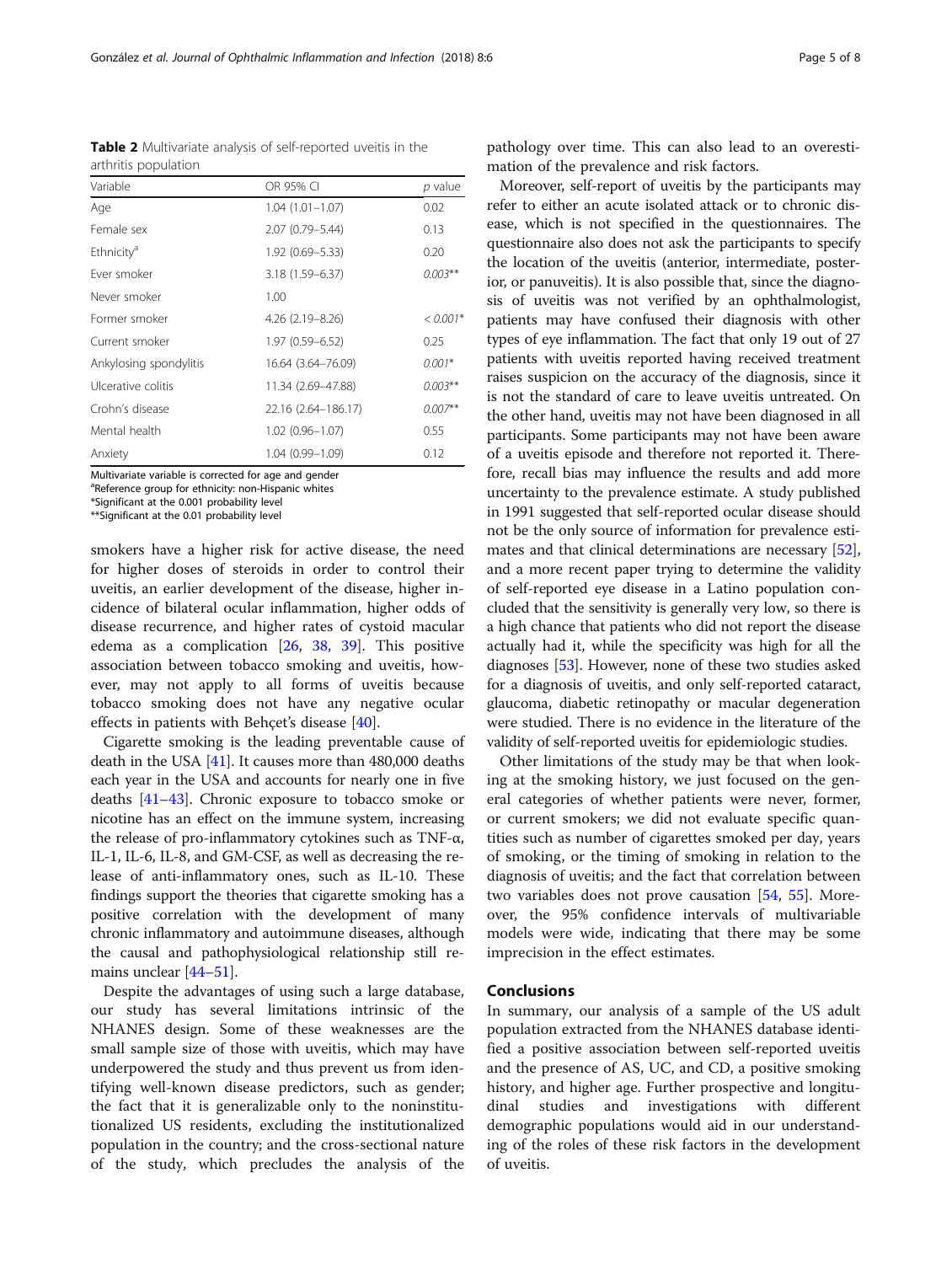# Methods

# NHANES database analysis

For our study, we used a sample of the US population extracted from the database of the NHANES for the years 2009 and 2010. The NHANES is a source of crosssectional information about the health and nutritional status of the American population obtained through questionnaires about demographics, socioeconomic status, diet, and health, as well as physical examination. The survey examines approximately 5000 persons each year in counties across the USA. It is a major program of the National Center for Health Statistics (NCHS) and is administered by the Centers for Disease Control and Prevention (CDC) in order to provide US health statistics.

It uses a complex, multistage probability sampling design in order to select a sample representative of the civilian noninstitutionalized household population of the country. A weighting scheme is applied in order to more accurately estimate disease prevalence in the USA [[56](#page-7-0)]. Since this research uses publicly available de-identified data, it is considered exempt from the Committee for Human Research approval by the University of California, San Francisco.

We analyzed the data to assess the association between self-reported uveitis and various demographic and clinical data. The sample consisted of 5106 American residents between the ages 20 and 69 years old who were asked for a diagnosis of uveitis through the question "Has a doctor or other health professional ever told you that you had iritis or uveitis?" Predictor values for that population group were the presence of a diagnosis of AS, UC, or CD, assessed by the questions, "Has a doctor or other health professional ever told you that you had ankylosing spondylitis/ulcerative colitis/Crohn's disease?"; ethnicity (Mexican, other Hispanic, non-Hispanic white, non-Hispanic black, and Others); smoking history as determined by the answer to the question, "Have you smoked at least 100 cigarettes in your entire life?"; current smoking status based on the question, "Do you now smoke cigarettes?"; self-reported stress values collected through two questions asking the participants, "Now thinking about your mental health, which includes stress, depression, and problems with emotions, for how many days during the past 30 days was your mental health not good?" and "During the past 30 days, for about how many days have you felt worried, tense, or anxious?"; vitamin D serum levels; annual household income; and educational level.

For the multivariate analysis, the confounders taken into account were the ones with statistical significance in the univariate analysis and a strong association with the epidemiology of the disease—age and gender. The main outcome was considered to be a clinical diagnosis of uveitis based on the participant's answer to the question above.

# Statistical analysis

We used RStudio (version 0.99.903, RStudio, Inc., Boston, MA) for our statistical analyses. NHANES is a complex designed survey which takes into account nonresponse rate and post-stratification. When a sample is weighted in NHANES, it is representative of the US census noninstitutionalized civilian population. In order to produce adequate statistical reliability, analysis was performed using weighting for subsets of the data. The distribution of possible confounding variables was compared between the participants with and without uveitis diagnosis using Rao–Scott–Pearson  $\chi^2$  and Wald tests for categorical and continuous variables, respectively.

A multivariate logistic regression model analysis was performed in order to determine the odds of selfreported uveitis among the different ethnic groups, the presence or absence of a diagnosis of ankylosing spondylitis, a positive smoking history, and the mental health and stress values, adjusting for the confounding variables: age and gender. Additional sub-population analyses were done regarding the association between uveitis and vitamin D deficiency, annual household income, and educational level. The calculation of the prevalence estimate of uveitis in our population was survey-weighted. All analyses are accounted for the complex multi-stage design of the NHANES.

### Abbreviations

AS: Ankylosing spondylitis; NHANES: National Health and Nutrition Examination Survey

#### Acknowledgements

Not applicable.

#### Funding

This study is funded by R01 EY022739 (to MFC), Research to Prevent Blindness (RPB) Physician-Scientist Award (to MFC), and RPB Unrestricted Grant (to UCSF Department of Ophthalmology).

## Availability of data and materials

The dataset supporting the conclusions of this article is available in the NHANES repository [<https://www.cdc.gov/nchs/nhanes/index.htm>].

#### Authors' contributions

MMG carried out the proper investigation on the NHANES database, collected the information, and drafted the manuscript. MMS participated in the design of the study and helped on the statistical analysis. TP and CO both performed the statistical analysis. NA helped to draft the manuscript. SL participated in the design of the study and the drafting of the manuscript. MC conceived of the study and participated in its design and coordination. All authors read and approved the final manuscript.

#### Ethics approval and consent to participate

Not applicable.

## Consent for publication

Not applicable.

#### Competing interests

Dr. Acharya is a consultant at AbbVie, Santen. Dr. Lin is a member of the consulting/advisory board at Allergan, Aerie Pharmaceuticals, Aleyegn, Iridex. Dr. Chan is a consultant at AbbVie. All other authors declare that they have no competing interests.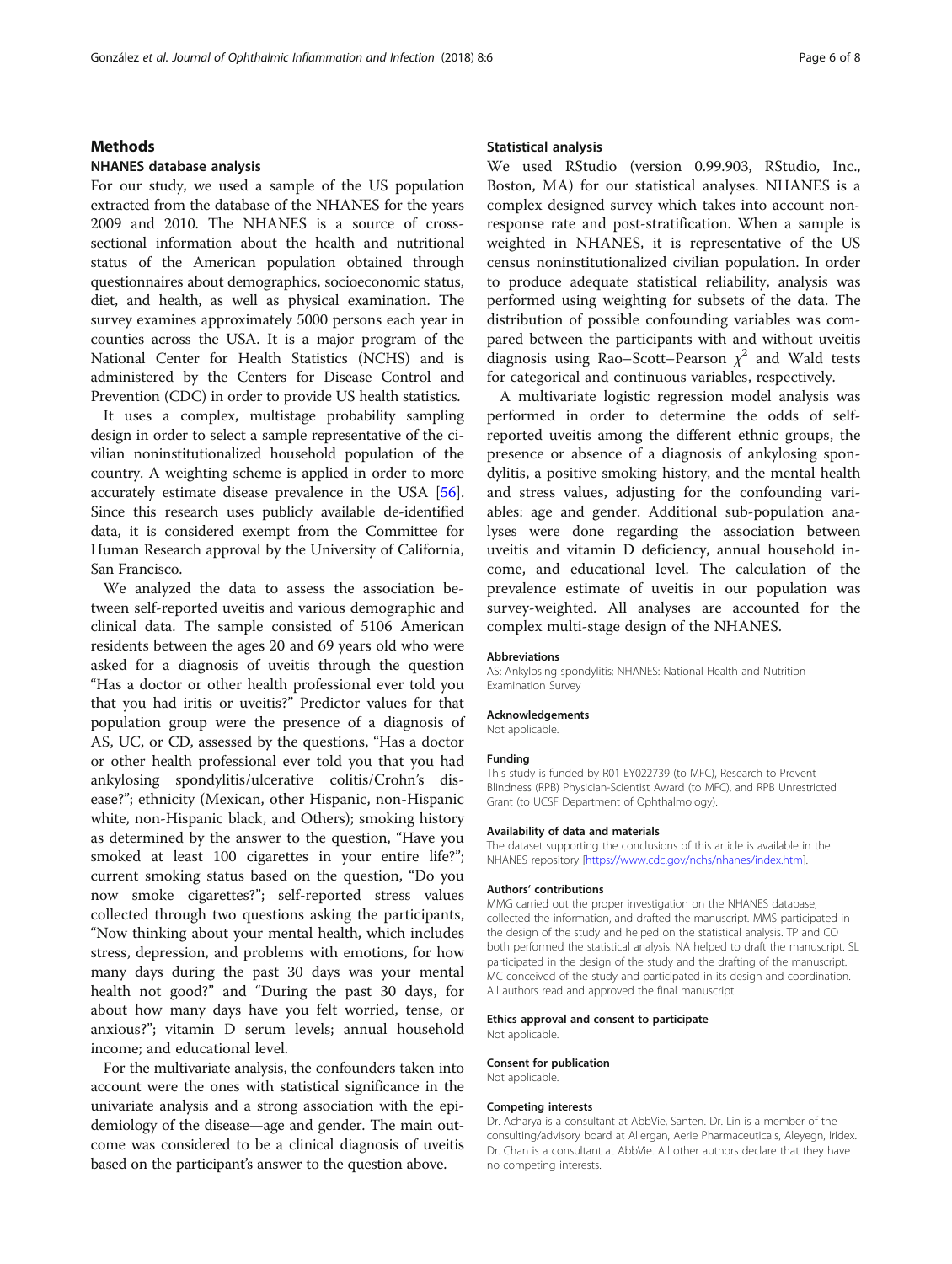# <span id="page-6-0"></span>Publisher's Note

Springer Nature remains neutral with regard to jurisdictional claims in published maps and institutional affiliations.

#### Author details

<sup>1</sup>Department of Ophthalmology, University of California, San Francisco, 10 Koret Way, San Francisco, CA 94143, USA. <sup>2</sup>F.I. Proctor Foundation, University of California, San Francisco, 513 Parnassus Avenue, San Francisco, CA 94122, USA. <sup>3</sup>Department of Epidemiology & Biostatistics, University of California, San Francisco, 550 16th Street, San Francisco, CA 94158, USA.

# Received: 14 November 2017 Accepted: 6 March 2018

#### References

- 1. Acharya NR, Tham VM, Esterberg E et al (2013) Incidence and prevalence of uveitis: results from the Pacific Ocular Inflammation Study. JAMA Ophthalmol 131:1405–1412.
- 2. Nussenblatt RB (1990) The natural history of uveitis. Int Ophthalmol 14:303–308.
- 3. Suttorp-Schulten MS, Rothova A (1996) The possible impact of uveitis in blindness: a literature survey. Br J Ophthalmol 80:844–848.
- Darrell RW, Wagener HP, Kurland LT (1962) Epidemiology of uveitis. Incidence and prevalence in a small urban community. Arch Ophthalmol 68:502–514.
- 5. Rodriguez A, Calonge M, Pedroza-Seres M et al (1996) Referral patterns of uveitis in a tertiary eye care center. Arch Ophthalmol 114:593–599.
- 6. Wakabayashi T, Morimura Y, Miyamoto Y, Okada AA (2003) Changing patterns of intraocular inflammatory disease in Japan. Ocul Immunol Inflamm 11:277–286.
- 7. Rothova A, Buitenhuis HJ, Meenken C et al (1992) Uveitis and systemic disease. Br J Ophthalmol 76:137–141.
- 8. Smit RL, Baarsma GS, de Vries J (1993) Classification of 750 consecutive uveitis patients in the Rotterdam Eye Hospital. Int Ophthalmol 17:71–76.
- 9. Islam SMM, Tabbara KF (2002) Causes of uveitis at The Eye Center in Saudi Arabia: a retrospective review. Ophthalmic Epidemiol 9:239–249.
- 10. Rathinam SR, Namperumalsamy P (2007) Global variation and pattern changes in epidemiology of uveitis. Indian J Ophthalmol 55:173.
- 11. Rao NA (2013) Uveitis in developing countries. Indian J Ophthalmol 61:253–254.
- 12. Thorne JE, Suhler E, Skup M et al (2016) Prevalence of noninfectious uveitis in the United States: a claims-based analysis. JAMA Ophthalmol 134:1237–1245.
- 13. Van Tran T, Auer C, Guex-Crosier Y et al (1994) Epidemiological characteristics of uveitis in Switzerland. Int Ophthalmol 18:293–298.
- 14. Dogra M, Singh R, Agarwal A et al (2016) Epidemiology of uveitis in a tertiary-care referral institute in North India. Ocul Immunol Inflamm:1–8.
- 15. Singh R, Gupta V, Gupta A (2004) Pattern of uveitis in a referral eye clinic in North India. Indian J Ophthalmol 52:121–125.
- 16. Murray PI, Rauz S (2016) The eye and inflammatory rheumatic diseases: the eye and rheumatoid arthritis, ankylosing spondylitis, psoriatic arthritis. Best Pract Res Clin Rheumatol 30:802–825.
- 17. Sen HN, Davis J, Ucar D et al (2015) Gender disparities in ocular inflammatory disorders. Curr Eye Res 40:146–161.
- 18. Gritz DC, Wong IG (2004) Incidence and prevalence of uveitis in Northern California; the Northern California epidemiology of uveitis study. Ophthalmology 111:491–500 discussion 500.
- 19. Yang P, Zhang Z, Zhou H, Li B, Huang X, Gao Y, Zhu L, Ren Y, Klooster J, Kijlstra A (2005) Clinical patterns and characteristics of uveitis in a tertiary center for uveitis in China. Curr Eye Res 30:943–948.
- 20. Özdal MPÇ, Yazici A, Tüfek M, Öztürk F (2014) Epidemiology of uveitis in a referral hospital in Turkey. Turkish J Med Sci 44:337–342.
- 21. Das D, Bhattacharjee H, Das K, Tahiliani PS, Bhattacharyya P, Bharali G, Das M, Deka A, Paul R (2015) The changing patterns of uveitis in a tertiary institute of Northeast India. Indian J Ophthalmol 63:735–737.
- 22. Biswas J, Narain S, Das D, Ganesh SK (1996) Pattern of uveitis in a referral uveitis clinic in India. Int Ophthalmol 20:223–228.
- 23. Khairallah M, Yahia SB, Ladjimi A, Messaoud R, Zaouali S, Attia S, Jenzeri S, Jelliti B (2007) Pattern of uveitis in a referral centre in Tunisia, North Africa. Eye 21:33–39.
- 24. Lin P, Loh AR, Margolis TP, Acharya NR (2010) Cigarette smoking as a risk factor for uveitis. Ophthalmology 117:585–590.
- 25. Yuen BG, Tham VM, Browne EN et al (2015) Association between smoking and uveitis: results from the Pacific Ocular Inflammation Study. Ophthalmology 122:1257–1261.
- 26. Roesel M, Ruttig A, Schumacher C et al (2011) Smoking complicates the course of non-infectious uveitis. Graefes Arch Clin Exp Ophthalmol 249:903–907.
- 27. Grotting LA, Davoudi S, Palenzuela D et al (2016) Association of low vitamin d levels with noninfectious anterior uveitis. JAMA Ophthalmol. [https://doi.](https://doi.org/10.1001/jamaophthalmol.2016.4888) [org/10.1001/jamaophthalmol.2016.4888](https://doi.org/10.1001/jamaophthalmol.2016.4888).
- 28. Yi X, Yang P, Sun M et al (2011) Decreased 1,25-dihydroxyvitamin D3 level is involved in the pathogenesis of Vogt-Koyanagi-Harada (VKH) disease. Mol Vis 17:673–679.
- 29. (2017) NHANES—National Health and Nutrition Examination Survey Homepage. [https://www.cdc.gov/nchs/nhanes/index.htm.](https://www.cdc.gov/nchs/nhanes/index.htm) [Accessed 2 Nov 2017.](http://paperpile.com/b/vpmPs7/zdR4G)
- 30. Plan and operation of the Third National Health and Nutrition Examination Survey, 1988-94. National Center for Health Statistics. Vital Health Stat Stat 1(32). 1994.
- 31. Cheng Qi, Saaddine JB, Klein R, Rothenberg R, Chou C-F, Il'yasova D. (2017) Early Age-related Macular Degeneration with Cardiovascular and Renal Comorbidities: An Analysis of the National Health and Nutrition Examination Survey, 2005–2008, Ophthalmic Epidemiology, 24:6, 413-419, [https://doi.org/](https://doi.org/10.1080/09286586.2017.1337911) [10.1080/09286586.2017.1337911](https://doi.org/10.1080/09286586.2017.1337911)
- 32. Qiu M, Boland MV, Ramulu PY (2017) Cup-to-disc ratio asymmetry in U. S. adults: prevalence and association with glaucoma in the 2005-2008 National Health and Nutrition Examination Survey. Ophthalmology 124: 1229–1236.
- 33. Wang YE, Kakigi C, Barbosa D et al (2016) Oral contraceptive use and prevalence of self-reported glaucoma or ocular hypertension in the United States. Ophthalmology 123:729–736.
- 34. Gupta P, Zhao D, Guallar E et al (2016) Prevalence of Glaucoma in the United States: the 2005-2008 National Health and Nutrition Examination Survey. Invest Ophthalmol Vis Sci 57:2905–2913.
- 35. Cohen-Solal JFG, Jeganathan V, Hill L, Kawabata D, Rodriguez-Pinto D, Grimaldi C, Diamond B (2008) Hormonal regulation of B-cell function and systemic lupus erythematosus. Lupus 17:528–532.
- 36. Wilder RL (1996) Adrenal and gonadal steroid hormone deficiency in the pathogenesis of rheumatoid arthritis. J Rheumatol Suppl 44:10–12.
- 37. Nguyen GC, Torres EA, Regueiro M et al (2006) Inflammatory bowel disease characteristics among African Americans, Hispanics, and non-Hispanic whites: characterization of a large North American cohort. Am J Gastroenterol 101:1012–1023.
- 38. Thorne JE, Daniel E, Jabs DA, Kedhar SR, Peters GB, Dunn JP (2008) Smoking as a risk factor for cystoid macular edema complicating intermediate uveitis. Am J Ophthalmol 145:841–846.
- 39. Galor A, Feuer W, Kempen JH et al (2010) Adverse effects of smoking on patients with ocular inflammation. Br J Ophthalmol 94:848–853.
- 40. Bilgin AB, Turkoglu EB, Ilhan HD, Unal M, Apaydin KC (2014) Is smoking a risk factor in ocular Behçet disease? Ocul Immunol Inflamm. [https://doi.org/](https://doi.org/10.3109/09273948.2014.909047) [10.3109/09273948.2014.909047.](https://doi.org/10.3109/09273948.2014.909047)
- 41. U.S. Department of Health and Human Services (2014) The health consequences of smoking—50 years of progress. A report of the surgeon general. U.S. Department of Health and Human Services, Centers for Disease Control and Prevention, National Center for Chronic Disease Prevention and Health Promotion, Office on Smoking and Health, Atlanta [https://www.cdc.](https://www.cdc.gov/tobacco/data_statistics/sgr/50th-anniversary/index.htm) [gov/tobacco/data\\_statistics/sgr/50th-anniversary/index.htm](https://www.cdc.gov/tobacco/data_statistics/sgr/50th-anniversary/index.htm) [Accessed 2018 Jan 17].
- 42. Centers for Disease Control and Prevention (US); National Center for Chronic Disease Prevention and Health Promotion (US); Office on Smoking and Health (US) (2010) How tobacco smoke causes disease: the biology and behavioral basis for smoking-attributable disease: a report of the surgeon general. Centers for Disease Control and Prevention (US), Atlanta Available from: <https://www.ncbi.nlm.nih.gov/books/NBK53017/>.
- 43. Centers for Disease Control and Prevention (2013) QuickStats: number of deaths from 10 leading causes—National Vital Statistics System, United States, 2010. Morb Mortal Wkly Rep 62(08):155 [https://www.cdc.gov/mmwr/](https://www.cdc.gov/mmwr/preview/mmwrhtml/mm6208a8.htm?s_cid=mm6208a8_w) [preview/mmwrhtml/mm6208a8.htm?s\\_cid=mm6208a8\\_w](https://www.cdc.gov/mmwr/preview/mmwrhtml/mm6208a8.htm?s_cid=mm6208a8_w) [Accessed 2018 Jan 17].
- 44. Arnson Y, Shoenfeld Y, Amital H (2010) Effects of tobacco smoke on immunity, inflammation and autoimmunity. J Autoimmun 34:J258–J265.